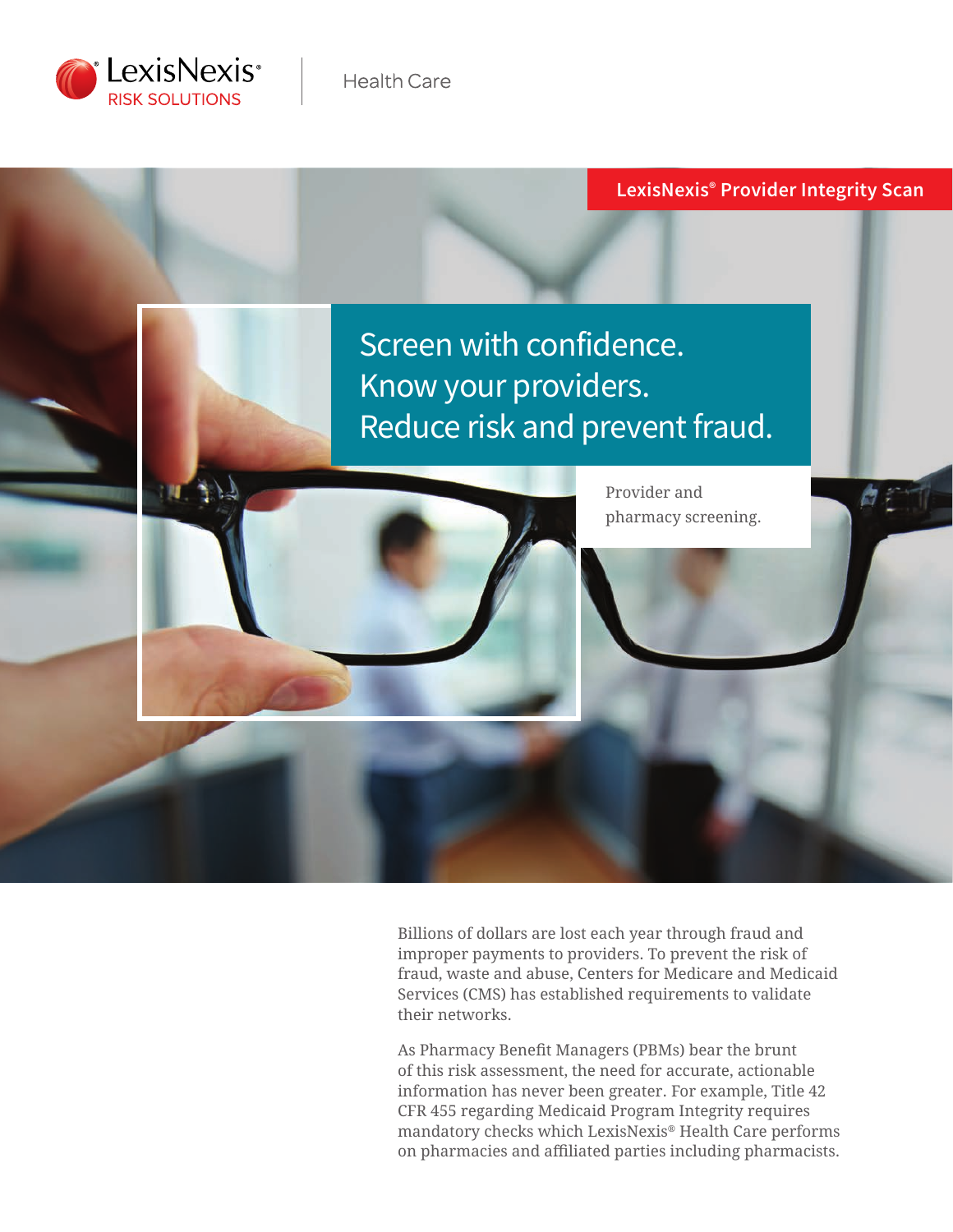

#### **§ 455.436 Federal Database Checks**

The State Medicaid Agency must do all of the following:

- Confirm the identity and determine the exclusion status of providers and any person with an ownership or control interest or who is an agent or managing employee of the provider through routine checks of federal databases.
- Check the Social Security Administration's Death Master File, the National Plan and Provider Enumeration System (NPPES), the List of Excluded Individuals/Entities (LEIE), the Excluded Parties List System (EPLS), and any such other databases as the Secretary may prescribe.
- Consult appropriate databases to confirm identity upon enrollment and reenrollment; and check the LEIE and EPLS no less frequently than monthly.

LexisNexis® Provider Integrity Scan is designed to help reduce PBM's costs by identifying potentially fraudulent providers and businesses enrolled or attempting to enroll in health-related programs. This solution takes a proactive approach to uncovering derogatory attributes linked to providers, reducing a PBM's exposure to fraud before it affects the organization's bottom line, regulatory compliance and patient safety.

Do you know which providers in your network are practicing with an inactive or expired license? Whether or not they've been previously convicted of a felony? Or if they've been disbarred from participating in other programs or networks because of previous fraudulent activity?

#### **Screen with confidence**

Provider Integrity Scan can answer these questions and more for both pre- and post-enrollment processes to screen providers by leveraging advanced data technology.



**• Pre-enrollment (Screening) - Provider Integrity Scan assists PBMs in verifying and disclosing healthcare provider licensing and credentials for enrollment purposes.** 

**• Post-enrollment (Monitoring) - Provider Integrity Scan also assists PBMs in complying with mandates for ongoing monitoring as well as detecting and preventing fraudulent or criminal provider activity.**

**LexisNexis gives users the ability to efficiently process multiple searches and obtain critical information contained within massive volumes of data. From verification of data to criminal records and fraud indicators, this powerful tool uses advanced analytics to process and output the specific information you need.**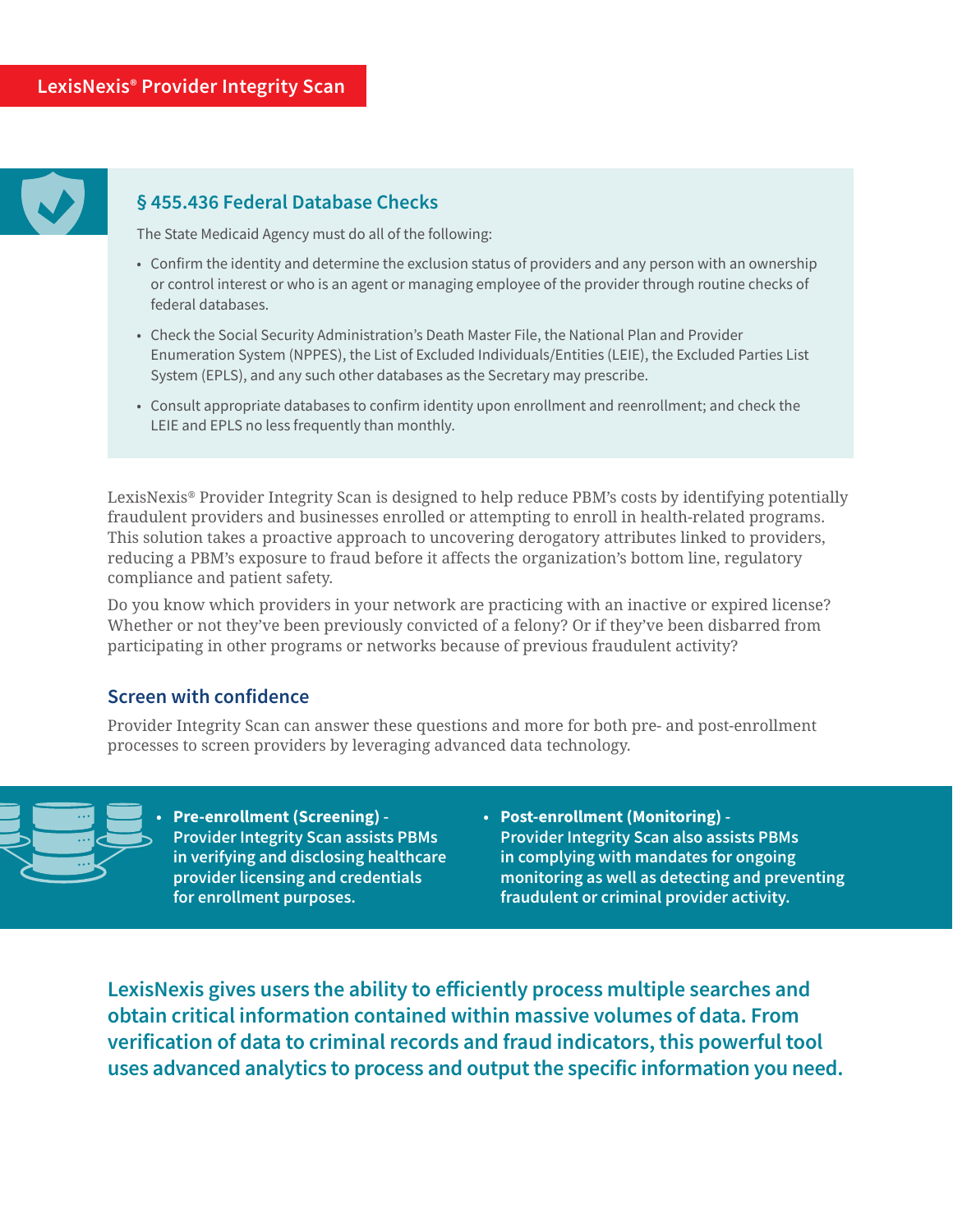| <b>LexisNexis Provider Integrity Scan</b>                                                     |                            |                            |                |                       |  |
|-----------------------------------------------------------------------------------------------|----------------------------|----------------------------|----------------|-----------------------|--|
|                                                                                               | <b>455 Requirements</b>    |                            |                | <b>Provider</b>       |  |
| <b>Checks</b>                                                                                 | <b>Pharmacists</b>         | <b>Pharmacies</b>          | Non-Healthcare | <b>Integrity Scan</b> |  |
| Federal Exclusions (OIG & SAM)                                                                | $\checkmark$               | $\checkmark$               | $\checkmark$   |                       |  |
| <b>State Medicaid Exclusions</b>                                                              | $\mathbf{v}$               | $\boldsymbol{\mathscr{C}}$ | $\checkmark$   | V                     |  |
| State License Active Status                                                                   | $\mathbf{v}$               | $\mathbf{v}$               |                | ✔                     |  |
| <b>SSN Check</b>                                                                              | $\mathbf{v}$               |                            | $\mathbf{v}$   | ✔                     |  |
| State License Board Disciplinary Actions                                                      | $\boldsymbol{\mathscr{L}}$ | $\mathbf{v}$               |                | ✔                     |  |
| Deceased                                                                                      | $\mathbf{v}$               |                            | $\mathbf{v}$   | ✔                     |  |
| <b>NPI</b>                                                                                    | $\boldsymbol{\mathscr{L}}$ | $\mathbf{v}$               |                | ✔                     |  |
| <b>Other Identity Verification</b><br>(i.e. Name, Aliases, DOB, Gender, Address, etc.)        |                            |                            |                | ✔                     |  |
| TIN/FEIN, DEA Number                                                                          |                            |                            |                | ✔                     |  |
| Criminal*                                                                                     |                            |                            |                | V                     |  |
| <b>Specialty Certification</b>                                                                |                            |                            |                | ✔                     |  |
| Residency, Group Practice and Hospital Affiliations                                           |                            |                            |                | ✔                     |  |
| Bankruptcies, Liens and Judgements                                                            |                            |                            |                | ✔                     |  |
| Verification and Disclosure of Corporate Officers,<br>Owners and Relatives of the Individuals |                            |                            |                |                       |  |

# **Provider Integrity Scan Goes Beyond CFR 455 Requirements**

\*Returns information on criminal convictions but does not include full background checks

#### **Gain fast access to actionable information**

LexisNexis Provider Integrity Scan assists PBMs in verifying and monitoring healthcare provider licensing and credentials for potential or criminal provider activity. The offering is a comprehensive batch and real-time solution that automates a variety of provider verification searches and ongoing monitoring options, and provides automatic red flag alerts for a wide range of high-risk indicators.

## **Accessing the Solution**